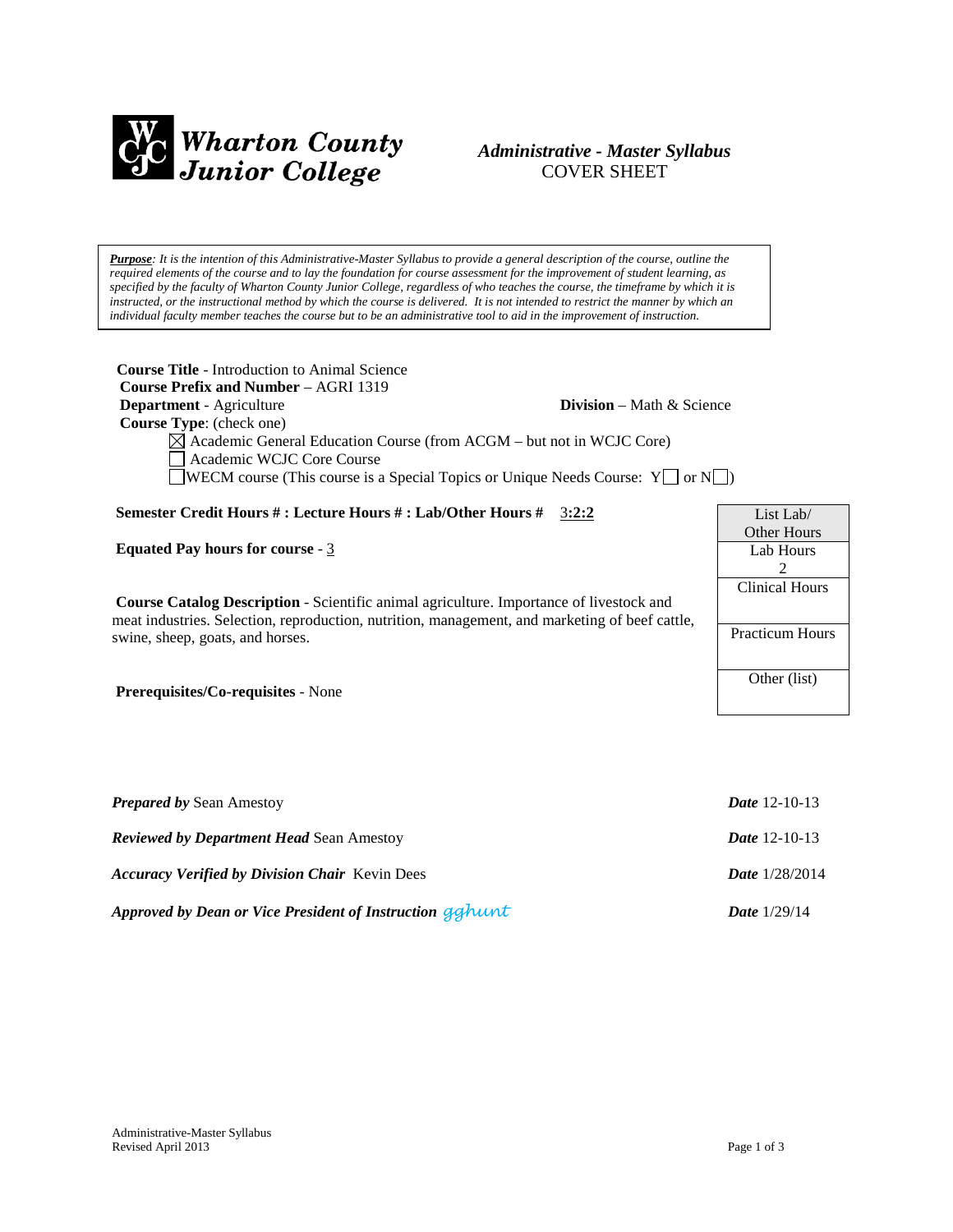

**I. Topical Outline** – Each offering of this course must include the following topics (be sure to include information regarding lab, practicum, clinical or other non-lecture instruction):

Topical Outline Relationships between domestic animals and man. Beef cattle – breeds, reproduction, feeding, management, and marketing. Dairy cattle – breeds, milking process, reproduction, management, feeding, and marketing. Horses – breeds, reproduction, feeding, management, diseases, and parasites. Swine, - breeds, reproduction, feeding, management, diseases, and parasites. Sheep – breeds, reproduction, feeding and management.

Laboratory:

- 1. Animal identification cattle, horses, swine, sheep
- 2. Worming
- 3. Vaccination
- 4. Ear tagging
- 5. Evaluation
- 6. Reproduction system
- 7. Feeding

### **II. Course Learning Outcomes**

| <b>Learning Outcomes</b>                           | <b>Methods of Assessment</b>             |  |
|----------------------------------------------------|------------------------------------------|--|
| Upon successful completion of this course,         |                                          |  |
| students will:                                     |                                          |  |
|                                                    |                                          |  |
|                                                    |                                          |  |
| 1. Identify major livestock breeds.                | 1. Lecture, exams, labs, and assignments |  |
| 2. Describe the parts of the reproductive system   | 2. Lecture, exams, labs, and assignments |  |
| and their functions.                               |                                          |  |
| 3. Specify the estrous cycles, estrus periods, and |                                          |  |
| gestation periods for the various livestock        | 3. Lecture, exams, labs, and assignments |  |
|                                                    |                                          |  |
| species.                                           |                                          |  |
| 4. Describe the parts of the digestive system and  | 4. Lecture, exams, labs, and assignments |  |
| their functions.                                   |                                          |  |
| 5. Devise feeding programs to meet nutritional     |                                          |  |
|                                                    | 5. Lecture, exams, labs, and assignments |  |
| needs for various livestock.                       |                                          |  |
| 6. Describe major diseases and parasites common    | 6. Lecture, exams, labs, and assignments |  |
| to each livestock species included in the course   |                                          |  |
| as well as treatments and preventions.             |                                          |  |
|                                                    |                                          |  |
| 7. Select livestock for slaughter and breeding     | 7. Lecture, exams, labs, and assignments |  |
| purposes.                                          |                                          |  |
| 8. Present oral reports demonstrating proper       | 8. Lecture, exams, labs, and assignments |  |
| animal handling procedures.                        |                                          |  |
|                                                    |                                          |  |